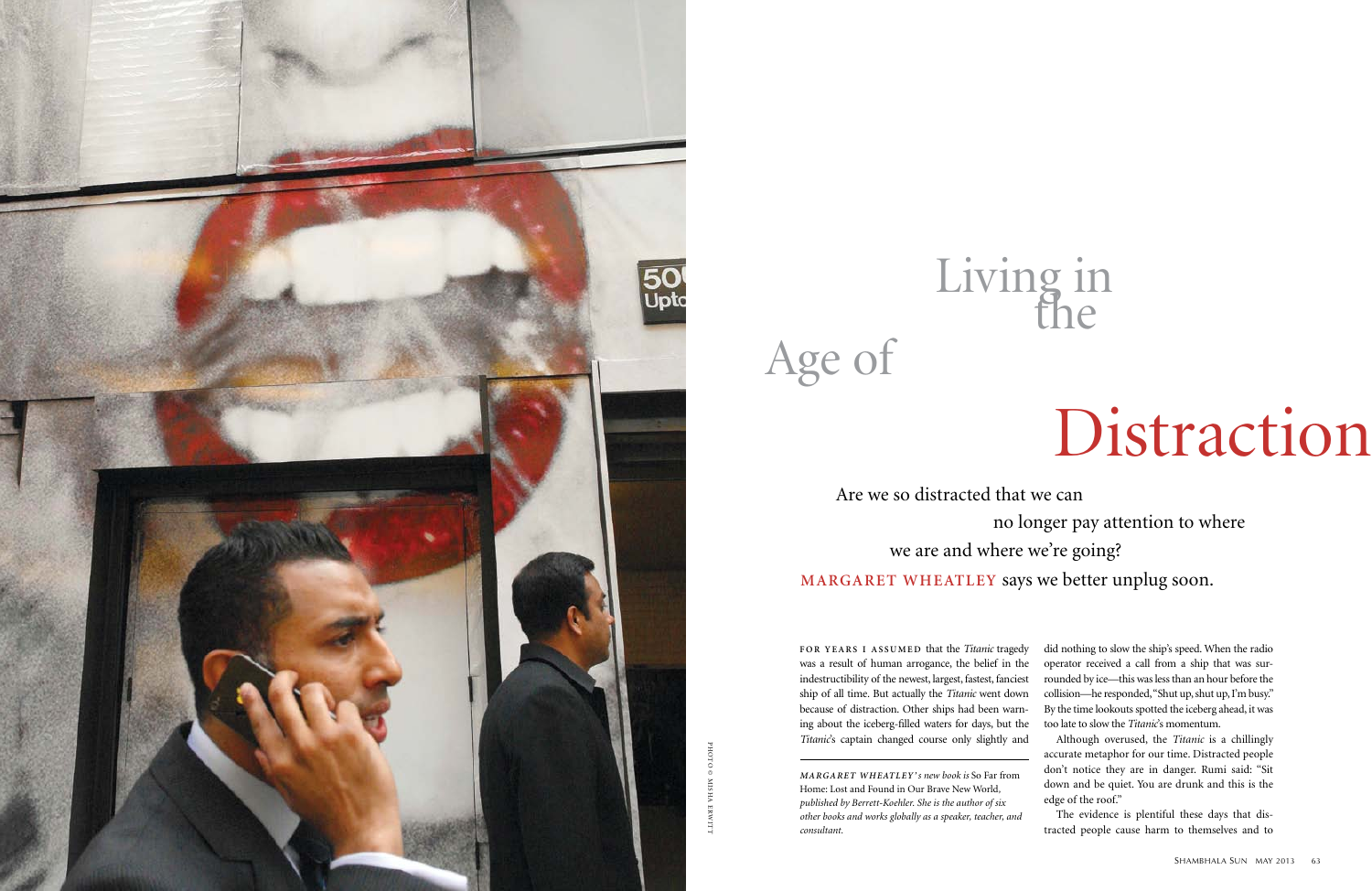## To Be Everywhere Is to Be Nowhere

others. We read reports of fatal train accidents caused by the engineer texting and of commercial flights crashing because pilots were chatting. Pedestrians and drivers are killed because they're on the phone or texting. We need look no further than ourselves to observe distraction. How long can you focus on any activity these days? How many pages can you read before wandering off? How many other things are you doing while you're listening to a conference call? Have you stopped writing emails that make multiple requests because you only get a reply to the first one? Do you still take time for open-ended conversations with friends, colleagues, or your children?

## An Ecosystem of **Interruption Technologies**

In the 1930s, T.S. Eliot wrote, "We are distracted from distraction by distraction." It's a perfect description of our present day. How did we get here—to this life of incessant connection but total distraction—where even if we recognize that we're hamsters on a wheel, we can't get off?

The answer is that our lives, relationships, and politics are being shaped by an ecosystem of interruption technologies. Between smartphones, tablets, and personal computers, we have instant and constant access to each other and to the Internet. Superficially, this seems to be a great benefit, but in practice we can now be interrupted at any time, in any place, no matter what we are doing.

Throughout history, technology interacts with its users in predictable ways: it changes behaviors, thinking processes, social norms, and even, as neuroplasticity studies show, our physical brain structure. It may be hard to accept, but the truth is that the tools we create end up controlling us.

I learned of the devouring, deterministic march of technology from the work of French philosopher, educator, and political activist Jacques Ellul. You may not have heard of him, but it was Ellul who gave us the now-trusted concept "Think globally, act locally."

Here is Ellul's harsh clarity: Once a technology enters a culture, it takes over. It feeds on itself,



assisted by eager adoption and demands for more of it. Social structures, such as values, behaviors, and politics, can't help but organize around the new technology's values. The predictable result is the loss of existing cultural traditions and the emergence of a new culture.

Gutenberg's printing press, because it put information into the hands of everyday people, is credited with the rise of individualism, literacy, complex language, private contemplation, the literary tradition, and the advent of Protestantism. By 1500, just fifty years after its invention, more than twelve million books were in print in Europe (and people were already complaining that there were too many books).

Many of us would like to reject this deterministic description of human disempowerment. But we can validate how technology transforms culture by looking at what has become accepted behavior in the past few years. Do you remember when people talking out loud on a street were labeled crazy, when intense, emotional conversations were held in subdued voices in private places? Do you remember having time to think with colleagues and family to work out problems, rather than exchanging rapid-fire texts? When you used to walk into a colleague's office to ask a question rather than fire off an email? When you enjoyed taking time for conversation rather than rushing to get the information you need right now? How many times have you been distracted as you've read this article?

This is evidence of how the ecosystem of interruption technologies is reshaping culture. We might still value curiosity, contemplation, privacy, conversation, and teamwork, but are these values visible in our day-to-day behaviors? The contradiction between what we value and how we behave doesn't mean we're hypocrites. It simply shows that technology has taken over, as it always does.

Right now, you may want to call my attention to all the wonderful benefits of the Internet—it's a revolutionary technology that makes you not only more efficient but also more effective. I agree with you. I couldn't do my work or write a book without search engines, e-books, and email exchanges, and I couldn't stay connected to my family when I'm traveling.

However, we have to focus beyond the content, as beneficial as it is. Marshall McLuhan wrote that

**Once a technology enters a culture, it takes over. Social structures can't help but organize around the new technology's values.**

© 2009. Los Angeles Times. Reprinted with permission

photo by ricardo de arantanha

*At BlizzCon, an annual two-day gathering of online game fanatics, 15,000 attendees buzz about gaming rooms like this one. Donning headphones, they immerse themselves in World of Warcraft and other popular electronic games.*